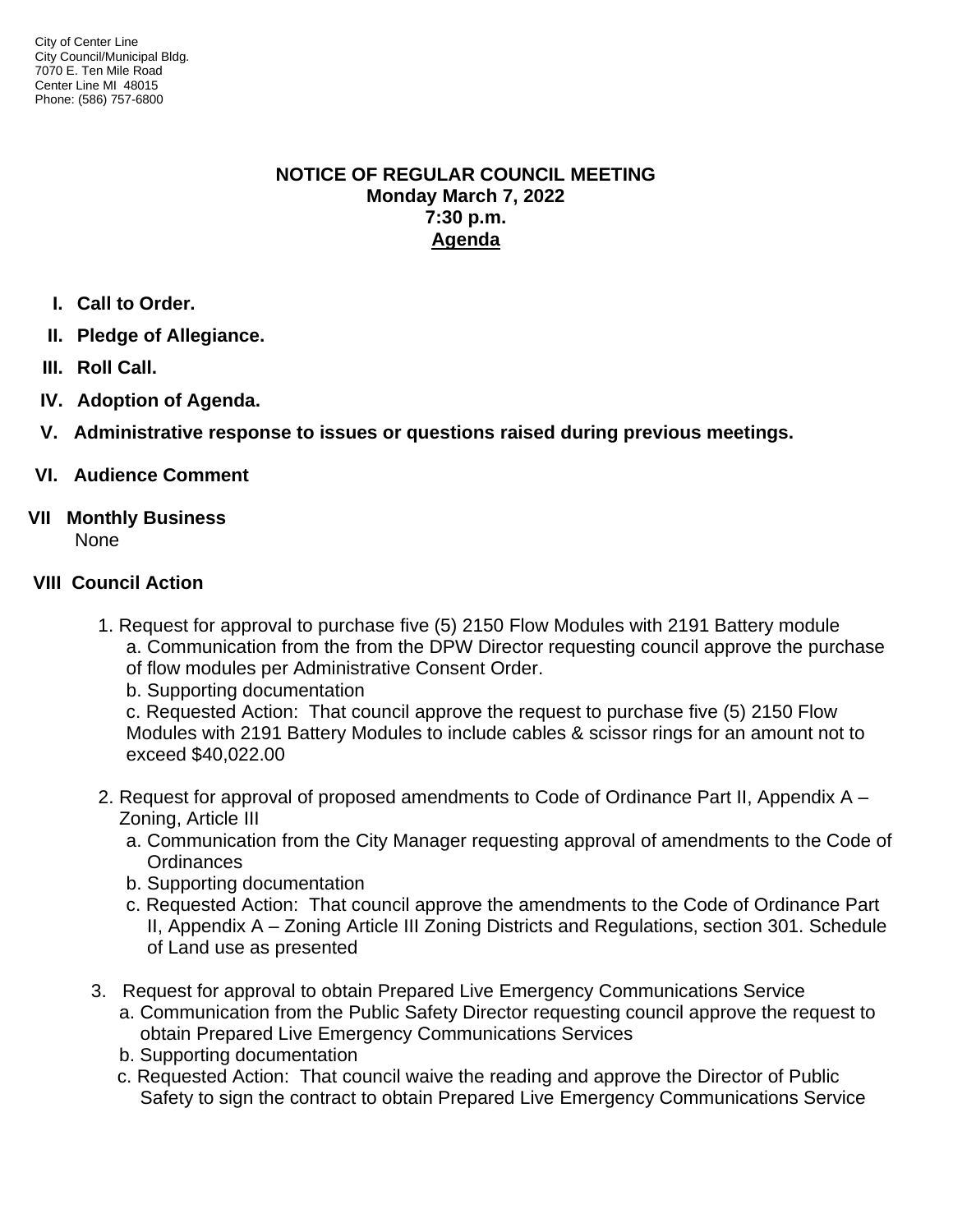- 4. Request approval of proposed amendment to Code of Ordinance, Goats & Swine prohibited; exception as presented
	- a. Communication from the City Manager requesting council approve the proposed amendment to Code of Ordinance, Part II, Chapter 10
	- b. Supporting documentation
	- c. Requested Action: That council waive the reading and approve the proposed amendment to Code of Ordinance, Part II Chapter 10 – Animals, Article 1. General, Section 10-1 Goats and Swine prohibited; exception, as presented
- 5. Request consideration to table "Splash Pad Project"
	- a. Communication from the City Manager requesting consideration to table "Splash Pad Project"
	- b. Supporting documentation
	- c. Requested Action: To table proposed "Splash Pad Project"
- 6. Request approval to begin negotiations with representative of the U.S. Army Reserves for Landscape Services
	- a. Communication from the City Manager requesting approval to begin negotiations with representative of the U.S. Army Reserves via an Inter-Governmental Services Agreement (IGSA)
	- b. Supporting documentation
	- c. Requested Action: That council authorize the City Manager to begin formal IGSA negotiations with U.S. Army Garrison and U.S. Army Reserves for the provision of specific services by the city, or it's private service contractors
- 7. Request for approval of rezoning of St Clement Cemetery from R-M Multiple Family Residential to R-2 one Family residential to allow for continued cemetery use
	- a. Communication from the City Manager requesting council approve the rezoning of St Clement Cemetery from R-M multiple family residential to R-2 on family residential
	- b. Supporting documentation
	- c. Requested Action: That council approve the request to approve the rezoning of St. Clement Cemetery from R-M multiple family residential to R-2 one family residential to allow for continued cemetery used.
- **IX. Consent Agenda (All items under the consent agenda are considered routine by Mayor and Council and will be approved by one motion unless a Council Member or audience requests that the item be removed and added on as a separate agenda item).**
	- 1. Vouchers for month of February
		- a. Communication from the City Manager requesting council approve the vouchers for the month of February 2022
		- b. Supporting documentation
		- c. Requested Action: Accept, place on file, and the recommendation be carried out.
	- 2. Minutes
		- a. Communication from the City Manager requesting council approve the February 7 2022, regular council meeting minutes
		- b. Supporting documentation
		- c. Requested Action: Accept, place on file, and the recommendation be carried out.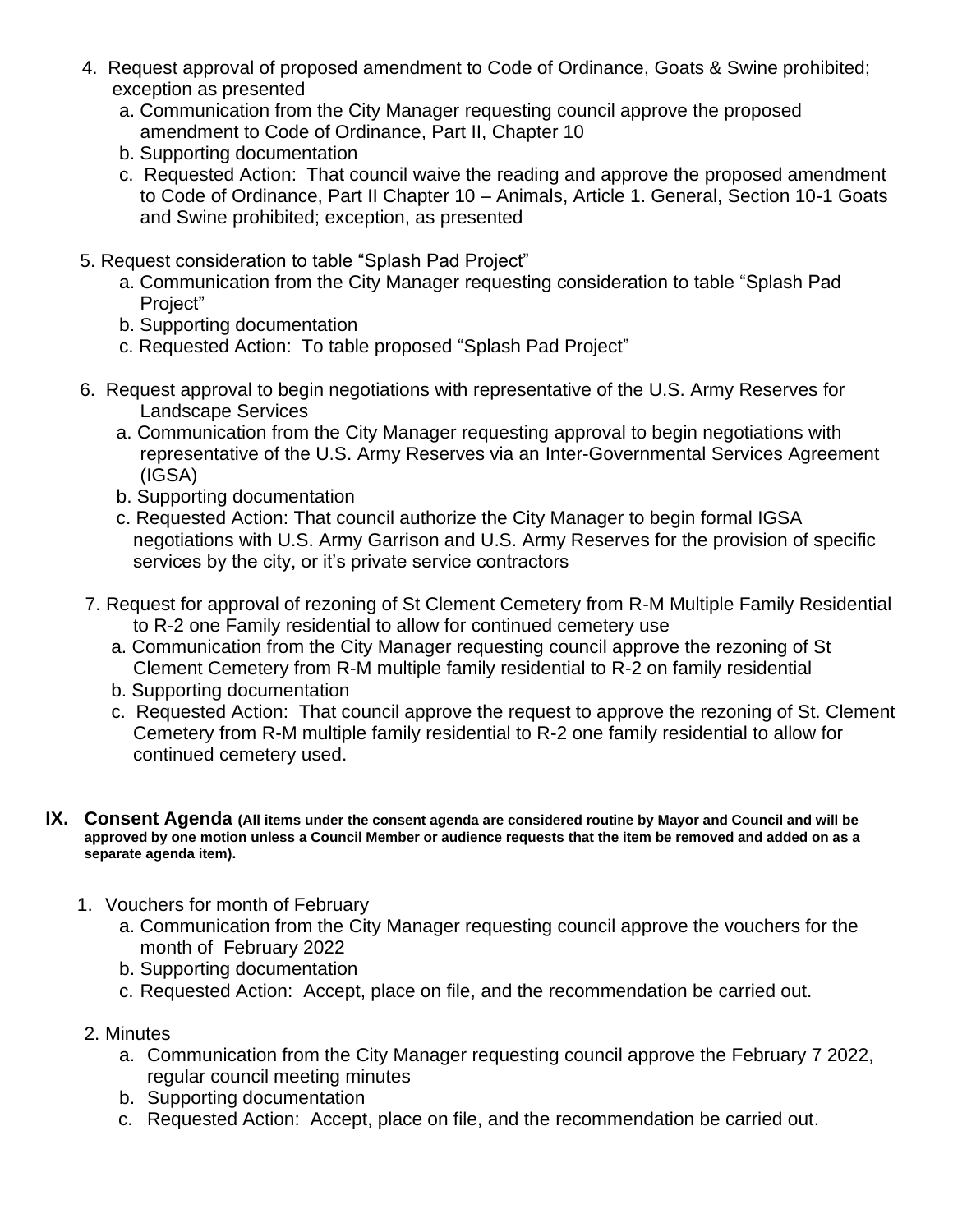- 3. Request for approval Center Line Independence Festival
	- a. Communication from the City Manager requesting approval for the Center Line Independence Festival for June 3, 4, and  $5<sup>th</sup>$  2022
	- b. Supporting documentation
	- c. Requested Action: Accept, place on file, and the recommendation be carried out
- 4. Request for approval Annual Clean-Up Day
	- a. Communication from the DPW requesting council approve the annual clean-up day for May 14, 2022
	- b. Supporting documentation
	- c. Requested Action: Accept, place on file, and the recommendation be carried out
- 5. Request for approval of National Day of Prayer
	- a. Communication from the City Manager requesting council approve the National Day of Pray event for Thursday, May 5, 2022
	- b. Supporting documentation
	- c. Requested Action: Accept, place on file, and the recommendation be carried out
- 6. Request for approval of Center Line Lions Club Pancake Breakfast
	- a. Communication from the City Manager requesting council approve the Center Line Lions Club Pancake Breakfast
	- b. Supporting documentation
	- c. Requested Action: Accept, place on file, and the recommendation be carried out
- 7. Request for approval of resolution for Charitable Gaming License for the Historical Society
	- a. Communication from the City Manager requesting council approve a resolution for a Charitable Gaming License for the Historical Society of Center Line
	- b. Supporting documentation
	- c. Requested Action: Accept, place on file, and the recommendation be carried out
- 8. Request for approval of amendments to the employment agreement for the Public Safety Director
	- a. Communication from the City Manager requesting council approve the amendments to the Director of Public Safety employment agreement
	- b. Supporting documentation
	- c. Requested Action: Accept, place on file, and the recommendation be carried out
- 9. Request for approval of a budget amendment
	- a. Communication from the Finance Director requesting council approve a budget amendment
	- b. Supporting documentation
	- C. Requested Action: Accept, place on file, and the recommendation be carried out
- **X. Mayor's Comments**
- **XI. Council Comments**
- **XII Manager's Comments**
- **XII Adjournment**